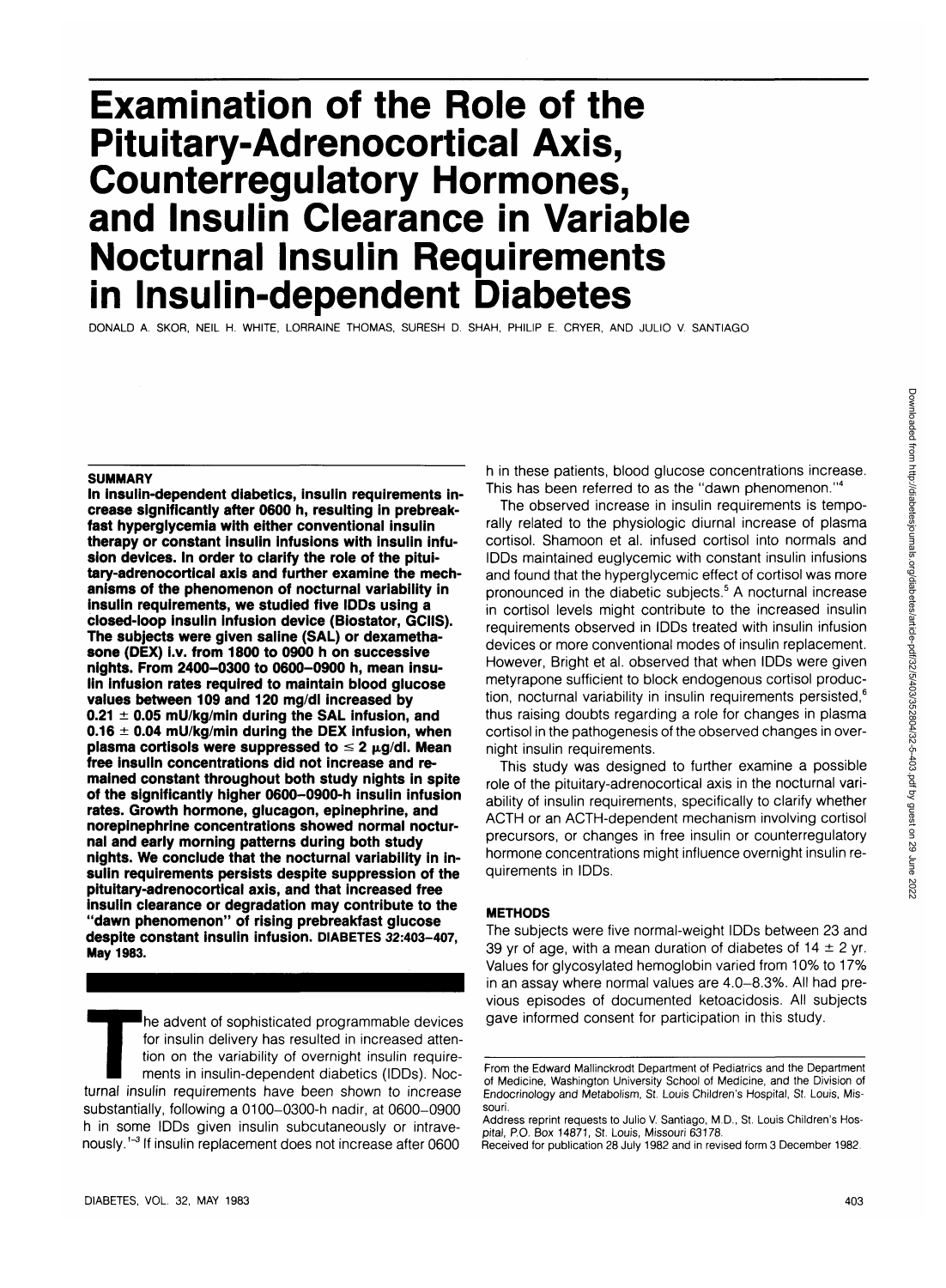The subjects were withdrawn from NPH or lente insulin at least 30 h before, and subcutaneous regular or crystalline insulin at least 12 h before the study period. Blood glucose was controlled with a modified closed-loop intravenous insulin delivery system before the study<sup>7</sup> until 2300 h, when they were connected to the Biostator GCIIS (Miles Laboratories, Elkhart, Indiana).<sup>8</sup> The Biostator was operated using mode 1:1, with constants set to deliver insulin at 10-25 mU/ min (Rl) with glucoses at 110 mg/dl (Bl) so that insulin infusion rates (IR) increased twofold at a blood glucose of 122  $mq/dI$  ( $QI = 30$  mg/dl) according to the following algorithm:

$$
IR = Ri \left[ \frac{G - Bl}{QI} + 1 \right]^2
$$

Dextrose was not given during the course of these studies. The static 1:1 mode was used instead of the dynamic 3:1 mode so as to reduce minute-to-minute variability in insulin infusion rates resulting from small changes in glucose concentrations.

The subjects ate their last meal 6 h or more before being placed under Biostator control. Either intravenous saline (SAL) or  $150 \mu$ g/h dexamethasone (DEX) was infused continuously from 1800 to 0900 h on consecutive nights. In anticipation of increased insulin requirements during DEX infusion, Rl was increased by 50% on the DEX night, but Bl and Ql were the same on both nights. Blood samples were collected through an indwelling venous catheter at 30-min intervals between 2400 and 0900 h for measurement of glucose, cortisol, glucagon, growth hormone, free insulin, epinephrine, and norepinephrine. Growth hormone, glucagon, and cortisol were measured by radioimmunoassay as previously described. Free insulin was measured by radioimmunoassay after a 2-h incubation in a metabolic shaker at 37°C and polyethylene glycol precipitation as described by Kuzuya et al.<sup>9</sup> Plasma epinephrine and norepinephrine were measured in duplicate in  $50$ - $\mu$ l aliquots with a single isotope derivative method.<sup>10</sup> Glycosylated hemoglobin was determined using a minicolumn (Isolab Inc., Akron, Ohio).

The mean glucose concentrations and insulin infusion rates were calculated as the means of minute-to-minute blood glucose concentrations and insulin infusion rates for 30-min intervals during Biostator control. The paired f test was used to compare data in the individual subjects from one time interval to another. Results are expressed as mean  $\pm$  SEM.

#### **RESULTS**

During overnight Biostator control with the SAL infusion, mean nocturnal insulin requirements increased from  $0.21 \pm 0.05$ mU/kg/min from 2400 to 0300 h to  $0.42 \pm 0.07$  mU/kg/min from 0600 to 0900 h  $(P < 0.01)$  as plasma glucose rose from 109  $\pm$  1 to 120  $\pm$  3 mg/dl (P < 0.05) (Figure 1).

During the overnight DEX infusion, mean nocturnal insulin requirements increased from  $0.38 \pm 0.07$  mU/kg/min from 2400 to 0300 h to  $0.54 \pm 0.08$  mU/kg/min from 0600 to 0900 h ( $P < 0.01$ ) in response to an increase in mean plasma glucose from  $112 \pm 2$  to  $115 \pm 1$  mg/dl (P = NS) (Figure 2). Mean overnight insulin requirements were 62% higher during the DEX infusion in comparison to the SAL infusion ( $P < 0.001$ ).

The mean free insulin concentration during the SAL infusion was 71  $\pm$  17  $\mu$ U/ml from 2400 to 0300 h and remained



**FIGURE 1. Mean ± SEM insulin infusion rates, glucose, and free insulin concentrations during overnight SAL infusion.**

constant overnight with a mean concentration of  $75 \pm 14 \text{ }\mu\text{U}$ ml from 0600 to 0900 h ( $P = NS$ ) (Figure 1). Similarly, during the DEX infusion, the mean free insulin concentration was  $89 \pm 15$  µU/ml from 2400 to 0300 h and remained constant with a mean value of  $85 \pm 17$   $\mu$ U/ml from 0600 to 0900 h  $(P = NS)$  (Figure 2). Thus, in spite of the substantially higher insulin infusion rates from 0600 to 0900 h as compared with 2400 to 0300 h during both SAL and DEX infusions, mean plasma free insulin concentrations were not significantly different between these time periods on either study night (Figure 3).

Plasma cortisol levels showed a normal nocturnal variability during the SAL infusion with an increase to a mean level of  $20 \pm 2$   $\mu$ g/dl at 0700 h (Figure 4). During the DEX infusion, the pituitary-adrenocortical axis was suppressed as shown by plasma cortisol levels of  $\leq 2 \mu$ g/dl throughout the study period (Figure 5).



**FIGURE 2. Mean ± SEM insulin infusion rates, glucose, and free insulin concentrations during overnight DEX infusion.**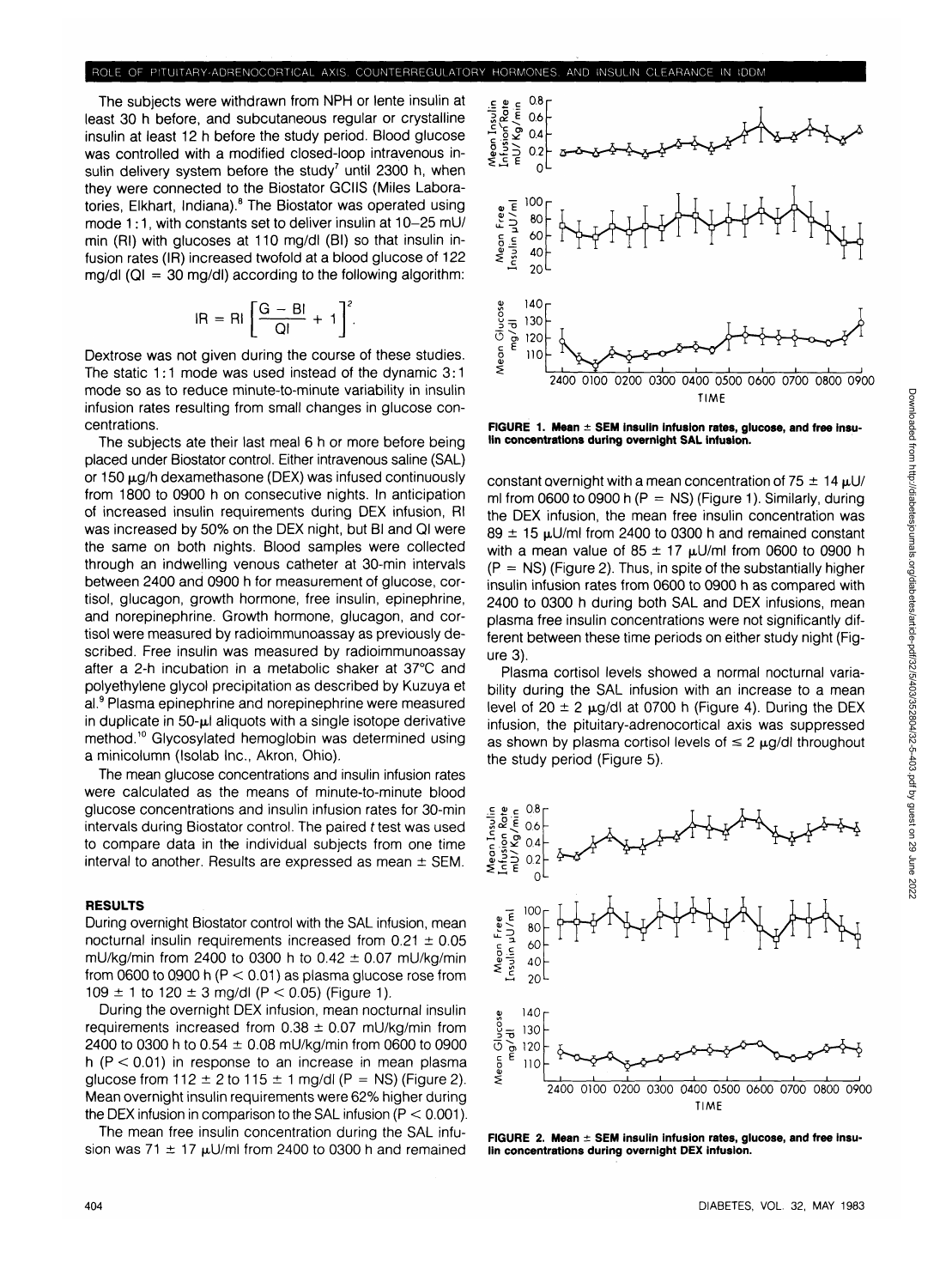

**FIGURE 3. Comparison of mean ± SEM insulin infusion rates and free insulin concentrations between 2400 and 0300 h and 0600 and 0900 h during SAL and DEX infusions. The increase in insulin infusion rates was significant (P < 0.01) from 2400-0300 h to 0600-0900 h during both SAL and DEX infusions. Free insulin concentrations were not significantly different.**

Plasma glucagon concentrations remained relatively constant throughout both study nights, and there was no difference in the mean overnight values between the SAL (189  $\pm$  2 pg/ml) and the DEX (190  $\pm$  4 pg/ml) infusions. The serum growth hormone values showed normal nocturnal variability on both study nights (Figures 4 and 5) with spikes in growth hormone concentrations of 5-45 ng/ml during the early hours of sleep between 2400 and 0300 h.

Mean plasma epinephrine values were  $37 \pm 9$  pg/ml from 2400 to 0300 h during the SAL infusion, and increased slightly to 47  $\pm$  16 pg/ml from 0600 to 0900 h (P = NS) (Figure 6). During the DEX infusion, mean plasma epinephrine values were  $33 \pm 18$  pg/ml from 2400 to 0300 h and also increased slightly to 48  $\pm$  24 pg/ml from 0600 to 0900 h (P = NS) (Figure 7). There was, however, a significant diurnal pattern noted with norepinephrine, with an increase from  $141 \pm 17$  pg/ml from 2400-0300 h to 174  $\pm$  20 pg/ml from 0600-0900 h



**FIGURE 4. Mean ± SEM concentrations of cortisol, glucagon, and growth hormone during overnight SAL infusion.**



**FIGURE 5. Mean ± SEM concentrations of cortisol, glucagon, and growth hormone during overnight DEX infusion.**

 $(P < 0.05)$  during the SAL infusion (Figure 6), and a similar increase from 159  $\pm$  16 pg/ml from 2400-0300 h to 201  $\pm$  15 pg/ml from 0600-0900 h ( $P < 0.001$ ) during the DEX infusion (Figure 7). There was no significant difference in mean epinephrine and norepinephrine concentrations between the two study nights.

### **DISCUSSION**

Several studies have now documented a nocturnal variability in overnight basal insulin requirements in IDDs.<sup>1-4</sup> Previously, since overnight levels of glucagon were found to be unchanged, and since fluctuations of growth hormone correlated poorly with changes in insulin requirements during the day,<sup>11</sup> it was logical to suspect that this variability might be secondary to the diurnal variation of plasma cortisol. However, normal adults maintain constant plasma glucose, insulin, and C-peptide concentrations in spite of normal diurnal variations of plasma cortisol.<sup>12,13</sup> The observations of Bright et al. suggested that a process other than cortisol might be responsible for the observed changes in insulin requirements.<sup>6</sup> Indeed, it was particularly interesting in this latter study that the prebreakfast increase in insulin infusion rates was more pronounced when the subjects were given metyrapone. Since suppression of endogenous cortisol release would otherwise be expected to decrease basal insulin requirements from 0600 to 0900 h, then either cortisol precursors or an ACTH-dependent process might contribute to the increased insulin requirements at this time.

Downloaded from http://diabetesjournals.org/diabetes/article-pdf/32/5/403/352804/32-5-403.pdf by guest on 29 June 2022 Downloaded from http://diabetesjournals.org/diabetes/article-pdf/32/5/403/352804/32-5-403.pdf by guest on 29 June 2022

The results of the present study demonstrate that the pre-



**FIGURE 6. Mean ± SEM concentrations of epinephrine and norepinephrine during overnight SAL infusion.**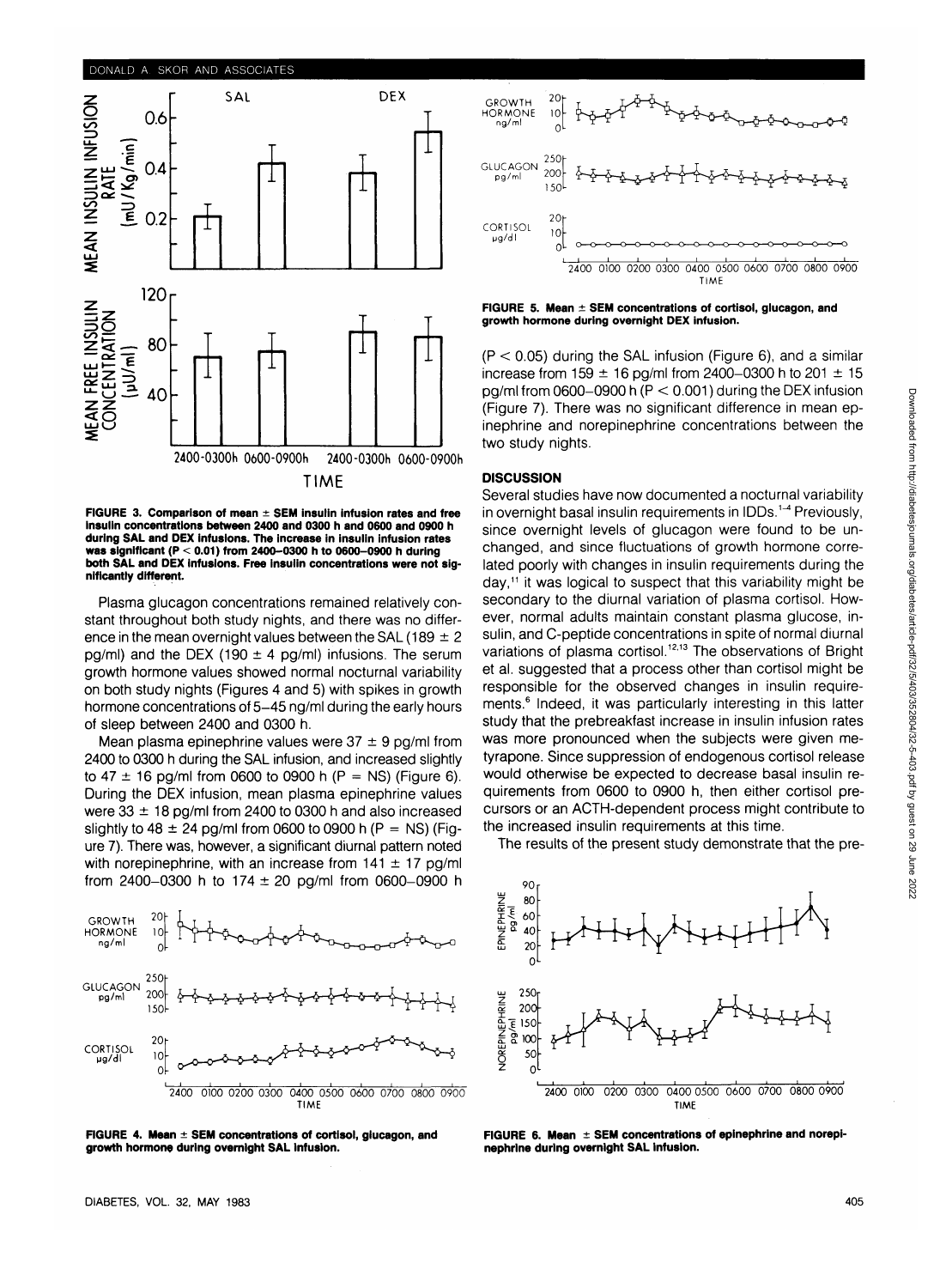

**FIGURE 7. Mean ± SEM concentrations of epinephrine and norepinephrine during overnight DEX infusion.**

breakfast increase in insulin requirements persists despite pharmacologic suppression of the pituitary-adrenocortical axis in IDDs. The greater 0600-0900-h increase in glucose concentrations during the SAL infusion compared with the DEX infusion suggests that the  $0.21 \pm 0.05$  mU/kg/min increment in insulin requirements during the SAL infusion was inadequate to prevent the prebreakfast rise in blood glucose. A further increase in the 0600-0900-h insulin infusion rate sufficient to maintain a more constant blood glucose may have resulted in a larger difference in the increments in insulin infusion rates between the SAL and DEX infusions. This suggests that suppression of the pituitary-adrenal axis may moderately blunt the prebreakfast increase in insulin requirements. However, the  $0.16 \pm 0.04$ -mU/kg/min increment during the DEX infusion remains a significant finding, suggesting that the physiologic variability of ACTH and cortisol is not the only determinant of the "dawn phenomenon." The 62% increase in mean insulin requirements overnight during the DEX infusion compared with the SAL infusion is consistent with the known hyperglycemic effect of chronic cortisol excess in both normals and diabetics,<sup>14,15</sup> and is consistent with the observations of Shamoon.<sup>5</sup>

Although ACTH levels were not measured, the continuous infusion (150  $\mu$ g/h) of a supraphysiologic dose of 2.25 mg of dexamethasone overnight should have been more than sufficient to suppress ACTH secretion.<sup>16</sup> The totally suppressed levels of plasma cortisol to less than  $2 \text{ }\mu\text{d/d}$ throughout the study period demonstrate adequate cortisol suppression. Although dexamethasone levels were not measured, the plasma level should have been stable since the constant infusion was begun 6 h before beginning the study.

The mean free insulin concentrations failed to increase despite the significantly higher insulin infusion rates from 0600 to 0900 h during both study nights. Although metabolic clearance rates of insulin could not be assessed precisely using this study design involving small minute-to-minute variations in insulin infusion rates, a nocturnal variability in free insulin clearance might contribute to the observed prebreakfast increase in insulin requirements in these patients (Figure 3). The data also suggest that the variability in insulin clearance is unrelated to changes in plasma cortisol or ACTH, since the free insulin concentrations did not increase in response to higher 0600-0900-h insulin infusion rates during

the DEX infusion. Further studies are needed to evaluate possible changes in insulin degradation and kinetics of insulin binding to antibodies during the night since either could account for apparent variations in free insulin clearance from plasma.

Previous studies have failed to show any correlation between overnight variability in insulin requirements and plasma glucagon levels.<sup>1,6</sup> In fact, glucagon levels have been found to remain relatively constant overnight in IDDs.<sup>2,6,11</sup> The constant levels of plasma glucagon during both the SAL and DEX infusions corroborate these earlier findings.

Growth hormone concentrations during both study nights demonstrated a normal nocturnal pattern with spikes<sup>11,17</sup> occurring during early sleep in each patient, resulting in significantly higher mean values noted from 2400 to 0300 h than from 0600 to 0900 h. There was no significant difference in the mean overnight growth hormone concentrations between the SAL or DEX infusions. MacGorman et al. demonstrated that the hyperglycemic effects of growth hormone may be delayed by several hours after a growth hormone infusion, and occur after an initial insulin-like, hypoglycemic effect seen during the first 2.5 h of hormone infusion.<sup>18</sup> Thus, the physiologic nocturnal increase in growth hormone may contribute to the observed pattern of variable insulin requirements, perhaps contributing to both the 0100-0300-h nadir as well as the 0600-0900-h increase in plasma glucose concentration and insulin requirements. Further studies are needed to evaluate this issue.

The observed overnight patterns of epinephrine and norepinephrine are consistent with previous studies showing an increase in norepinephrine during the waking hours.<sup>19-22</sup> Although the mean epinephrine concentrations increased slightly, it seems unlikely that these minor changes and relatively low absolute values of epinephrine contribute significantly to the nocturnal variability in insulin requirements. Clutter et al. have previously shown that increments in plasma glucose concentration and glucose production occur at threshold values of 150-200 pg/ml for epinephrine, which exceed all values obtained during this study.<sup>23</sup> The observed diurnal increase in mean plasma norepinephrine concentrations from 0600 to 0900 h in these subjects is consistent with the observations of Stene et al., who noted an abrupt rise in norepinephrine upon awakening at this time in normal subiects.<sup>22</sup> Since normal subjects have neither an increase in plasma glucose nor an increase in insulin concentrations in plasma glasses not an increase in incellin sensoritations in<br>response to waking <sup>12,13</sup> despite similar increments in plasma norepinephrine concentrations, it seems unlikely that norepinephrine alone is a major hyperglycemic factor in the dawn phenomenon.

Thus, these studies demonstrate that the nocturnal variability in insulin requirements in IDDs occurs despite overnight patterns of cortisol, glucagon, growth hormone, epinephrine, and norepinephrine similar to those previously described in normal subjects. However, in spite of the peripheral venous hyperinsulinemia noted in our subjects and those previously reported by others.<sup>24</sup> it is unlikely that our patients were receiving sufficient insulin to reduce hepatic glucose production rates to normal values when blood glucoses were maintained at 110-120 mg/dl. This relative hepatic underinsulinization may be common in insulin-treated diabetics and, as observed by Shamoon et al.,<sup>5</sup> might make